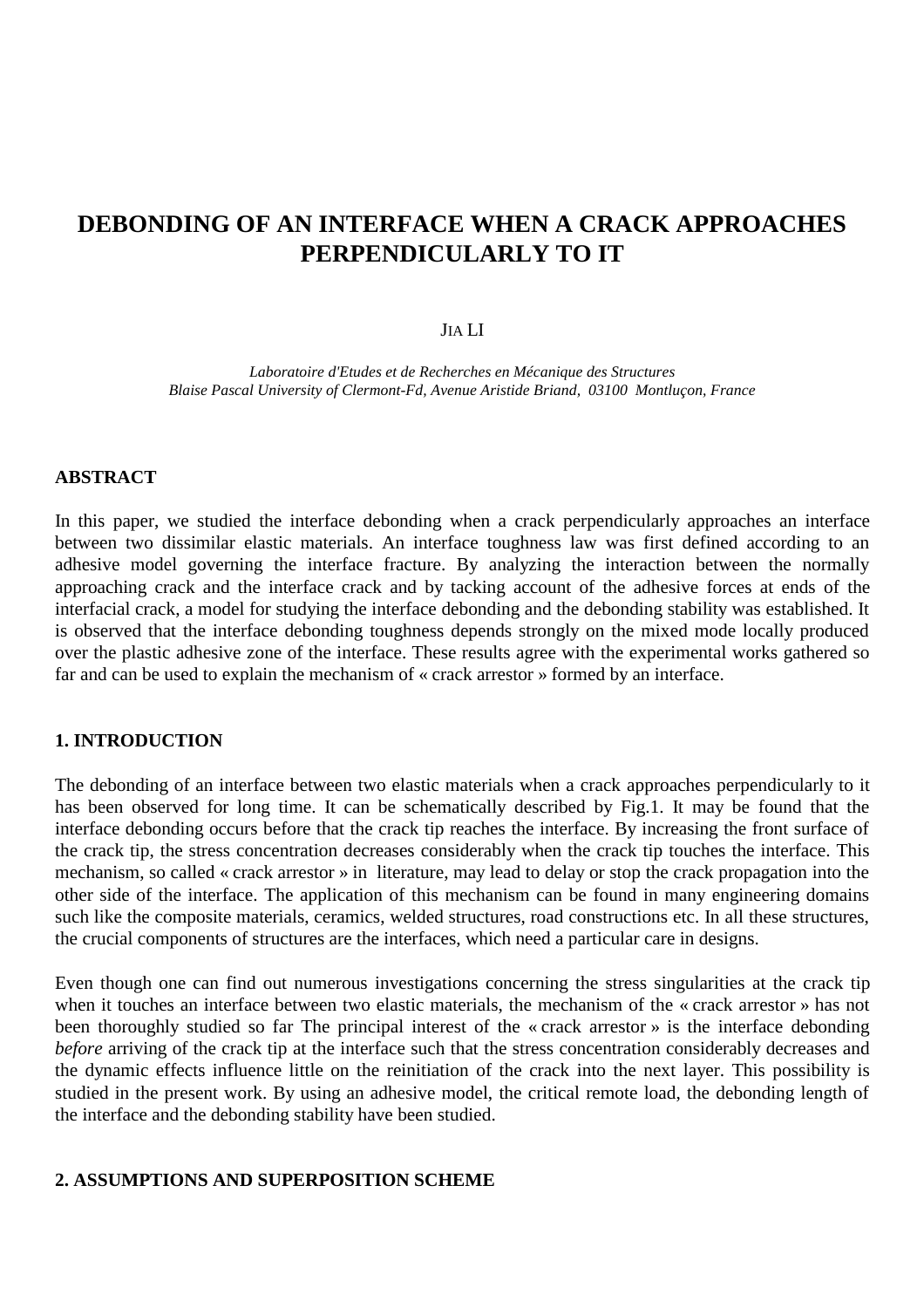Consider the plane elastic problem as shown in Fig.2. Two elastic bodies are bonded by an adhesive interface, both materials are assumed to be isotropic and homogenous. The material 1 occupies the upper half plane and the material 2 occupies the lower half plane. A crack is lain perpendicularly to the interface in the material 2 (hereafter refereed as *the normally approaching crack*). A Cartesian system *oxy* is attached to the interface and coincides with the crack axis. We suppose that the remote stresses only exist in the *x-*direction with  $\sigma_x = \sigma^{\infty}$  in material 2 and  $\sigma_x = \sigma^{\infty} E_1/E_2$  in material 1 with  $E_1$  and  $E_2$  being respectively the Young modules of the materials 1 and 2. The interface debonding is represented by an interfacial crack, with the two end closed by adhesive forces.



Fig.1: Crack arrestor formed by an interface



Fig.2: A crack normally approaching an interface and leading to interface debonding

The interface between the two materials is assumed to be perfectly elastic-plastic. The two bodies are bonded perfectly while the traction acting on the interface does not exceed a critical value. Let *p* and *q* be the normal and tangential components of the traction force acting on the interface,  $\sigma_c$  and  $\tau_c$  be the critical values of the interface fracture strength under pure tension and shear loading respectively. We define a parameter  $\lambda$  to represent the interface fracture toughness under mixed loads:

$$
\lambda = \sqrt{\left(\frac{p}{\sigma_c}\right)^2 + \left(\frac{q}{\tau_c}\right)^2} \tag{1}
$$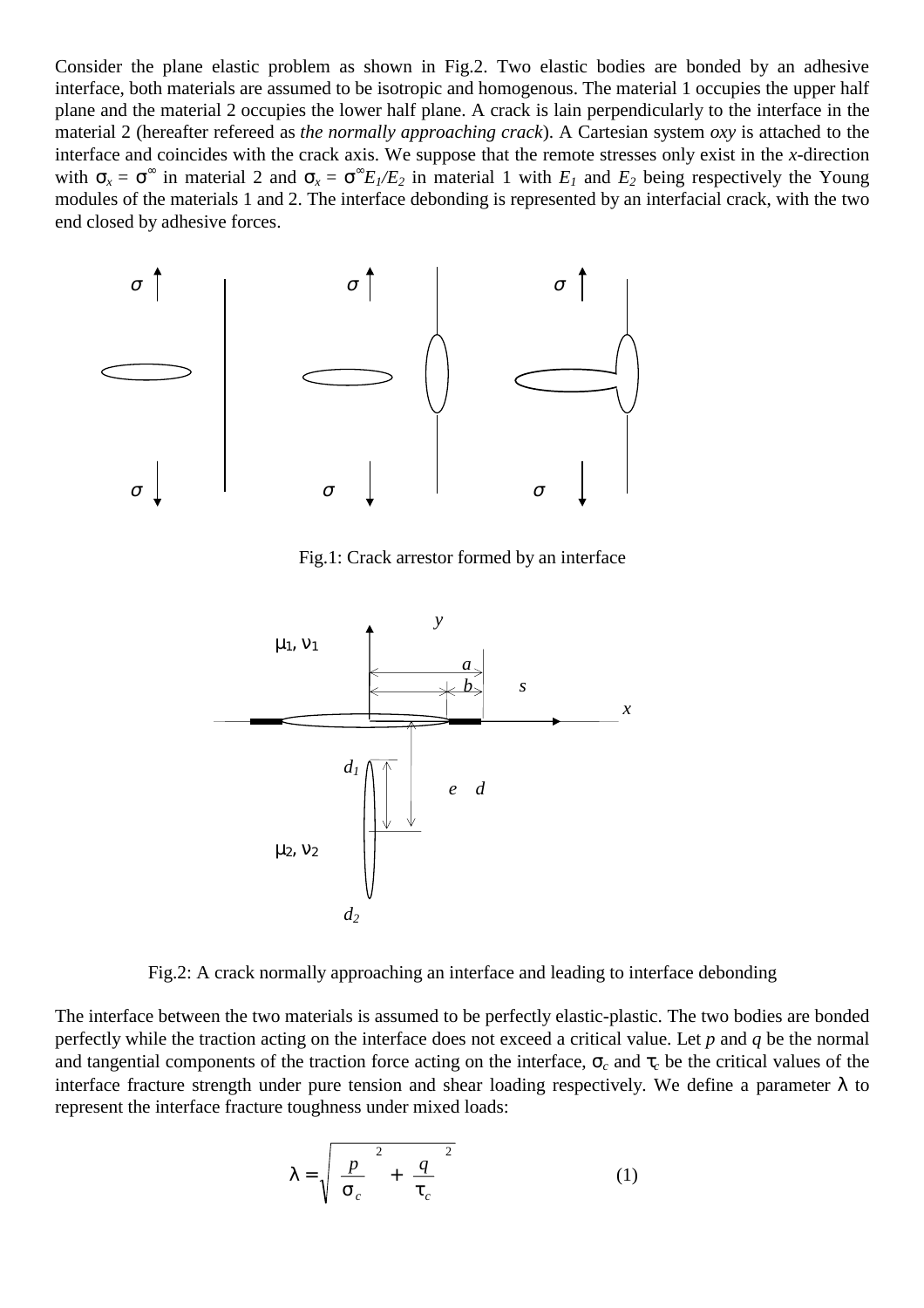The interface transfers all stresses and deformations when  $\lambda < 1$ . However, the plasticity of the interface develops when  $\lambda=1$ . In this case, only the critical stresses satisfying  $\lambda=1$  are transferred by the interface. One can suppose that the interface debonding or the interfacial crack propagation occurs when the length of the plastic zone reaches a critical value *s* and over this length, the adhesive forces *p* and *q* are uniformly distributed. Therefore the condition for the interface debonding and the crack growth is

$$
\lambda = 1 \text{ over the critical length } s \tag{2}
$$

The critical parameters *s*,  $\sigma_c$  and  $\tau_c$  of an interface can be identified by carrying out a few well-chosen experimental tests. The validity of this interface toughness law will be discussed latter in this paper.

We assume that the condition of the interface debonding occurs before the conditions for crack reinitiation into material 1. The debonding of the interface can be defined as a interface crack at the ends of which the crack lips are closed by the critical value of the interface adhesive forces, i.e.  $\lambda$ =1. From this point of view, the interface debonding can be regarded as a Dugdale-Barenblatt interfacial crack ([1],[2]).

With these assumptions, the problem shown in Fig.2 becomes a problem of interaction between the normally approaching crack and the interfacial Dugdale crack (Fig. 3a). The solution of this problem requires the solutions of the following problems:



Fig.3: Superposition scheme.

- (a) solution for a row of dislocations in material 2, occupying the place of the normally approaching crack, interacting with a bi-material interface (Fig. 3b);
- (b) solution for a row of dislocations in material 2 interacting with an interfacial crack (Fig. 3c);
- (c) solution for an interfacial crack under adhesive forces (Fig. 3d);
- (d) solution for bi-material structure without cracks under remote loading (Fig.3e).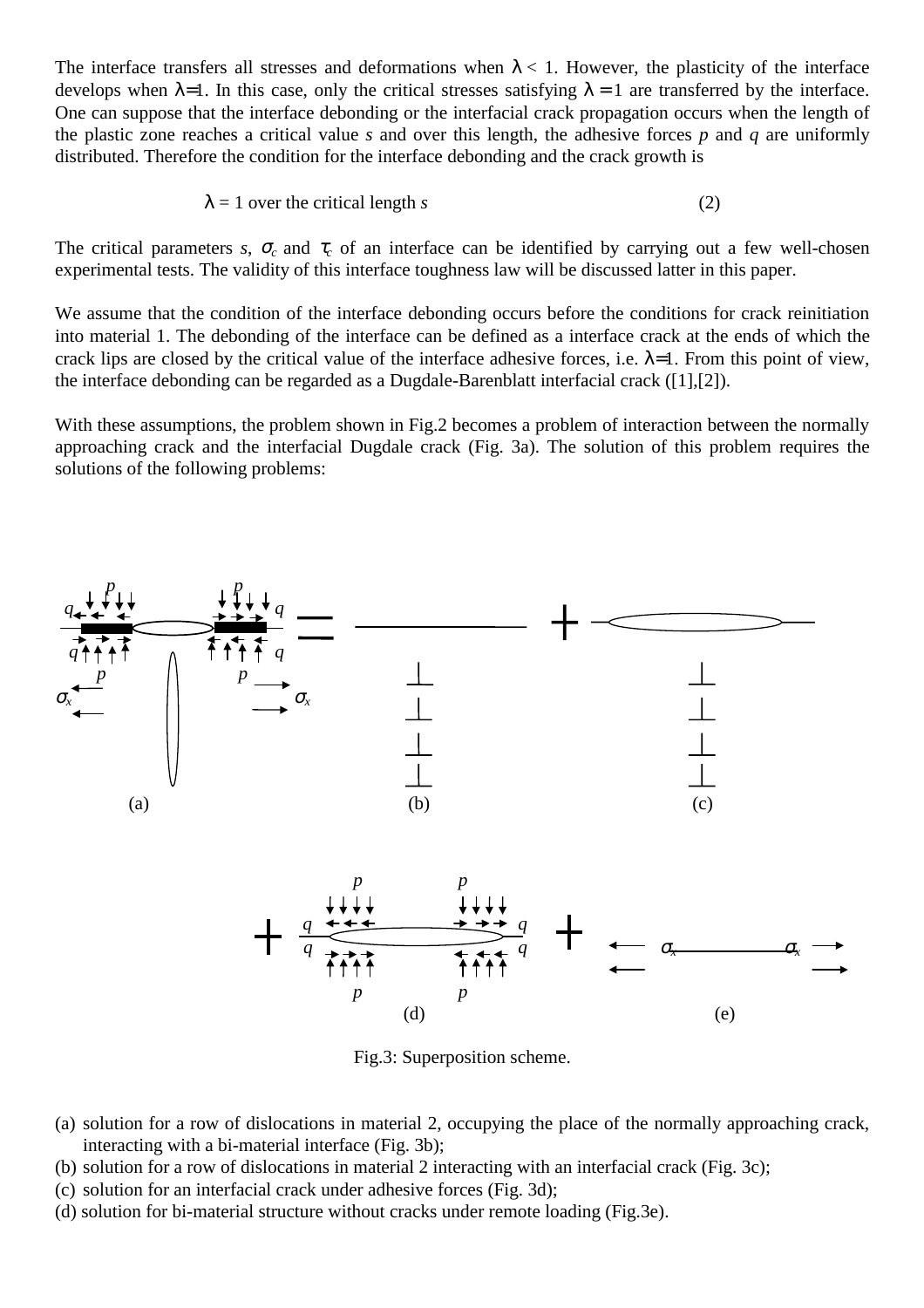The superposition of the above solutions provides a singular integral equation. Its solution gives the distribution of the dislocations at the normally approaching crack, and then the stress intensity factors at each tip of the cracks can be readily obtained.

## **3. GROWTH CRITERIA OF THE INTERFACE CRACK**

The solution of the interaction problem mentioned above allows the determination of the stress intensity factors at the tips of the interfacial crack:

$$
K(a) = (K_I^{(1)} + iK_{II}^{(1)}) + (K_I^{(2)} + iK_{II}^{(2)})
$$
\n(3)

Roughly speaking,  $K_I^{(1)} + iK_{II}^{(1)}$  is essentially due to the interaction between the interfacial crack and the normally approaching crack under remote tensile loading and  $K_I^{(2)} + iK_{II}^{(2)}$  is essentially due to the adhesive forces acting on the ends of the interfacial crack. Under condition (2), i.e. when the adhesive forces and the length of the plastic zone reach their critical values,  $K_I^{(2)} + iK_{II}^{(2)}$  represents the interface fracture toughness.

Now let us consider the following function:

$$
G(a) = G^{(1)}(a) - G^{(2)}(a) = \frac{\left(K_I^{(1)}\right)^2 + \left(K_{II}^{(1)}\right)^2}{E'} - \frac{\left(K_I^{(2)}\right)^2 + \left(K_{II}^{(2)}\right)^2}{E'}
$$
  
where  $E' = \frac{16\mu_1\mu_2}{(1 + \kappa_1)\mu_2 + (1 + \kappa_2)\mu_1}$  (4)

where  $\mu_i$  (*i*=1,2) are the shear modules,  $\kappa_i$ =3–4 $\nu_i$  for plane stain and  $\kappa_i$ =(3– $\nu_i$ )/(1+ $\nu_i$ ) for plane stress. For more convenience,  $G^{(1)}(a)$  can be considered as the energy release rate of the interfacial crack tip due to the remote loading, while  $G^{(2)}(a)$  the same quantity due to the adhesive forces. Under condition (2),  $G^{(2)}(a)$  can also be regarded as a parameter of the interface fracture toughness, i.e. the work of separation per unit area of interface. Therefore, under condition (2), the growth criterion of the interface crack can be written as one of the following equations:

$$
Re[K(a)] \cdot 0 \text{ or } Im[K(a)] \neq 0
$$
 (5)  
or  

$$
G(a) \cdot 0
$$
 (6)

Moreover, the criteria (2) and (6) can also be used for the prediction of the stability of the interface debonding. For a stationary position  $G(a)=0$ , the stability of the interface debonding may be evaluated by the following criteria:

$$
\frac{\partial G(a)}{\partial a} > 0 \implies \text{instable debonding}
$$
\n
$$
\frac{\partial G(a)}{\partial a} < 0 \implies \text{stable debonding}
$$
\n(7)

## **4. NUMERICAL RESULTS AND DISCUSSIONS**

The calculations were carried out for a bi-material plane stress structure. The plane strain can be considered in the same manner. Different parameters are chosen in the calculations. Observation of numerical results by using these parameters will allow a reasonable evaluation of the trend about the bimaterial interface debonding when a normal crack approaches the interface.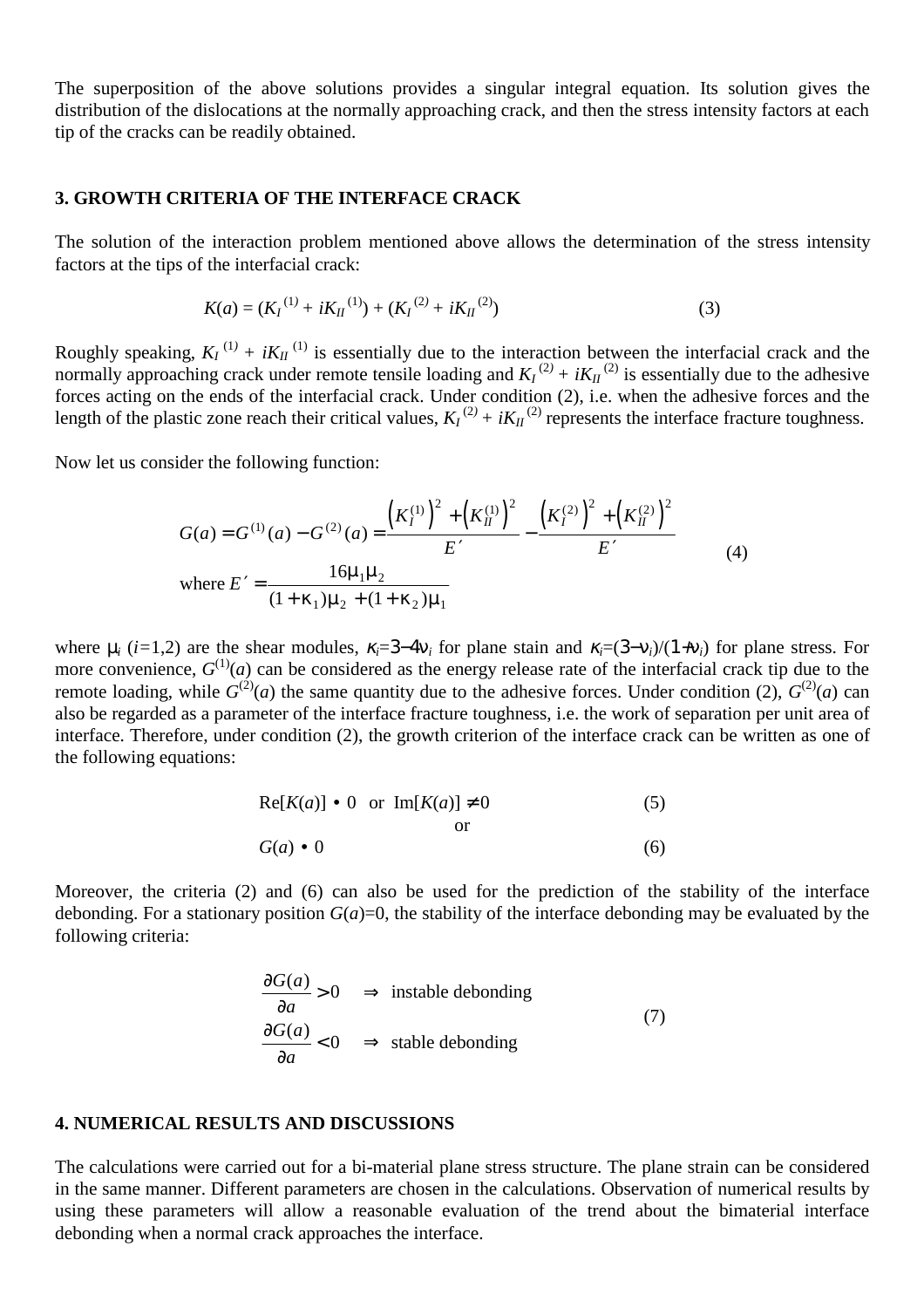#### *4.1 Evaluation of the toughness law of the interface*

Before presentation of the numerical results of the calculations, we first evaluate the assumption made for the toughness law of the interface, i.e. criteria (2). In general, the interface crack toughness depends on the mixed mode at tips of the interfacial crack. For a stationary interfacial crack, one defines the mixity parameter  $\psi$  as follows:

$$
\tan \psi = K_{II}^{(1)}/K_I^{(1)} = K_{II}^{(2)}/K_I^{(2)}
$$
\n(8)

In the present model, the interface fracture toughness can be represented by  $G^{(2)}(a)$  if condition (2) is satisfied:

$$
G^{(2)}(a) = \frac{4\theta^2}{\pi E'} \frac{a(\sigma_c^2 + \tau_c^2)(1 + \tan^2 \psi)}{1 + (\frac{\tau_c}{\sigma_c})^2 + \left[1 + (\frac{\sigma_c}{\tau_c})^2\right] \frac{a^2 \theta^2}{a^2 - b^2} \tan^2 \psi}
$$
(9)  
where  $\theta = \arccos \frac{b}{a}$ 



Figure 4 : Interface toughness as function of the mixed mode angle ψ

Fig.4 shows the variation of  $G^{(2)}(a)$  as function of the mixity angle  $\psi$  and the ratio  $\sigma_c/\tau_c$  for two interfacial cracks,  $s/a=1$  and 0.05.  $G^{(2)}(a)$  for  $s/a=1$  corresponds to the toughness of interface debonding initiation, while  $G^{(2)}(a)$  for  $s/a=0.05$  corresponds to the interface fracture toughness when the interface crack is much longer than the plastic adhesive zone. From Fig. 4, a strong dependence of the interface toughness on the mixity measure  $\psi$  can be observed. Only when  $s/a \rightarrow 0$  and  $\sigma_c/\tau_c = 1$ , the interface toughness is modeindependent. If we define this limit case as the toughness of an « ideally brittle » interface, i.e.

$$
G_c = G^{(2)}(s/a \rightarrow 0, \sigma_c/\tau = 1)
$$
\n<sup>(10)</sup>

the fully shear-shield toughness, i.e. when  $\sigma_c/\tau_c \rightarrow 0$ , is, according to (9) and (10):

$$
G_c = G^{(2)}(s/a \rightarrow 0, \sigma_c/\tau_c=1)/\cos^2 \psi
$$
\n(11)

The strong mode dependence of the interface toughness has been reported by many experimental studies ([3- 6]). These studies shown that near mode II toughness in some systems is as much as a factor of 10 higher than near mode I toughness (measured in units of energy per unit area). With the toughness law used in this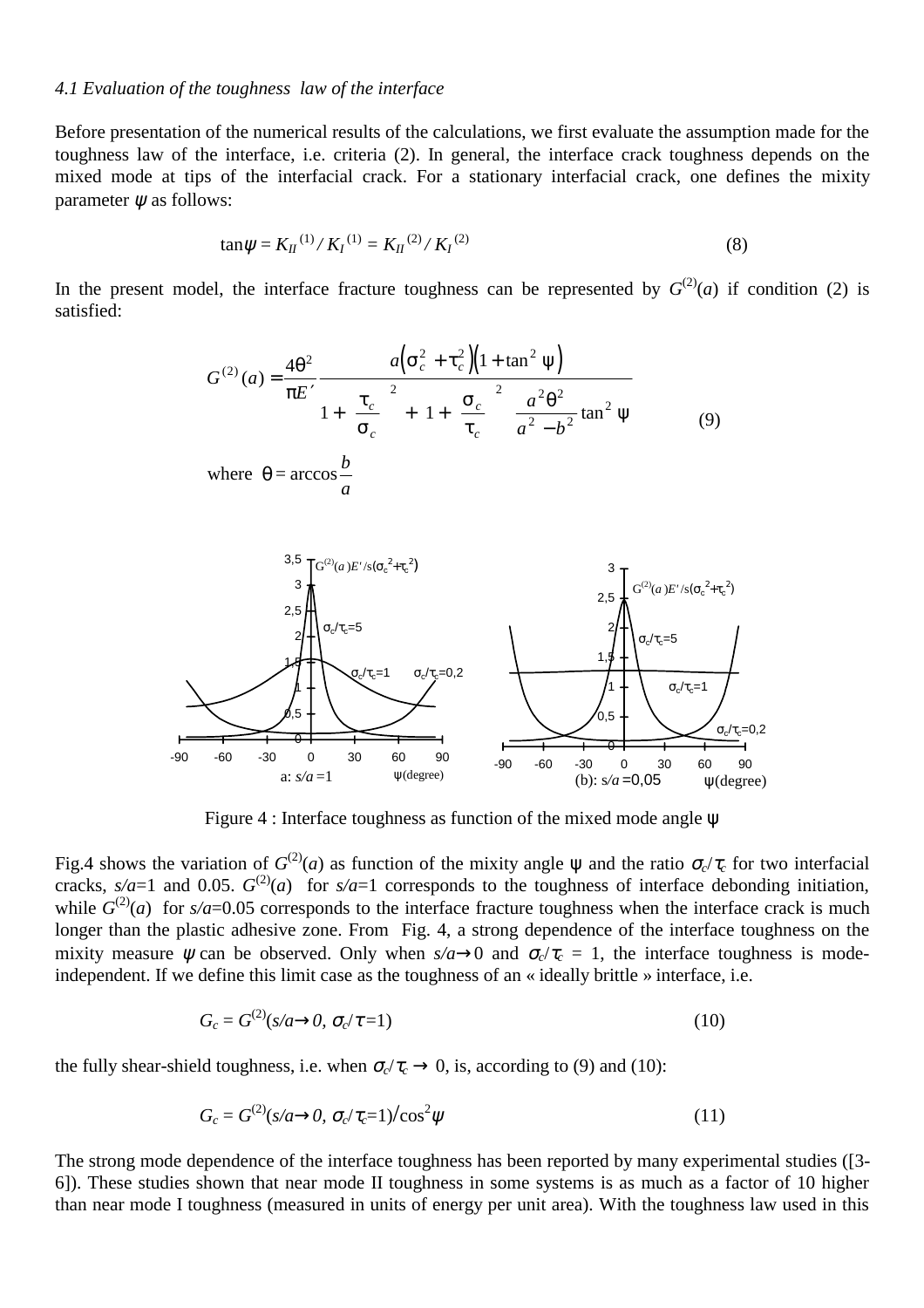paper, a small ratio of  $\sigma_c/\tau_c$  can fit well the experimental results above mentioned. Fig.5 show that the choice of <sup>σ</sup>*c*/<sup>τ</sup>*c* = 1/7 gives a reasonable fit to the experimental data of Cao and Evans [3] when *s/a*<0.1.

The mixed mode dependence of interface fracture toughness were modeled by numerous authors ([7-8] among others). The interface toughness law used in this work is approaching to that of Evans and Hutchinson [7]. They proposed a model of asperity interaction behind the crack tip to account for the mixed mode dependence. They produced a family of criteria for mixed mode interface fracture in which the tip is partially or fully shielded from shearing effect. Their family of criteria reduced to (10) for a perfectly smooth interface and to (11) in the limit of a very rough interface.

### *4.2 Critical remote tensile stress for interface debonding*

Under the critical remote stress, the interface begins to debond. The transcendent equations (5) and (2) were solved by using iteration techniques in order to evaluate the critical remote tensile stress.



Figure 5 : Comparison of the Cao-Evans data for an epoxy/glass interface with the adhesive model for σ*c*/τ*c* =1/7

Results of these calculations are represented in Figures 6, 7 and 8 which group together results respectively for  $\sigma_c/\tau_c = 0.2$ , 1 and 5. The relative critical remote load  $\sigma^{\circ}/(\sigma_c^2 + \tau_c^2)^{1/2}$  is plotted against  $d/e - 1$ , the relative position of the normally approaching crack with respect to the interface, for different bimaterial combinations and plastic adhesive lengths. From these figures, one can observe the influences of different parameters on the interface debonding toughness:

- (a) The critical remote stress increases when the Dunduns parameter  $\alpha$  decreases. This means that the interface debonding is easier when the crack lies in the less stiff material;
- (b) In general, the critical remote stress increases when the relative distance of the normally approaching crack becomes far away from the interface. This is normal because the interaction interface-crack decreases when they are situated far away from each other. When this distance is large enough, the critical remote stresses for different values of *s* converge to the same values. However, if *s* is long enough, the critical load can reach an extreme value for a certain distance of *d/e*-1. This extreme value may be locally maximum or minimum according to the ratio <sup>σ</sup>*c*/<sup>τ</sup>*c*. At this distance, the interface is more resistant for large  $\sigma_c/\tau_c$  and less resistant for small  $\sigma_c/\tau_c$ .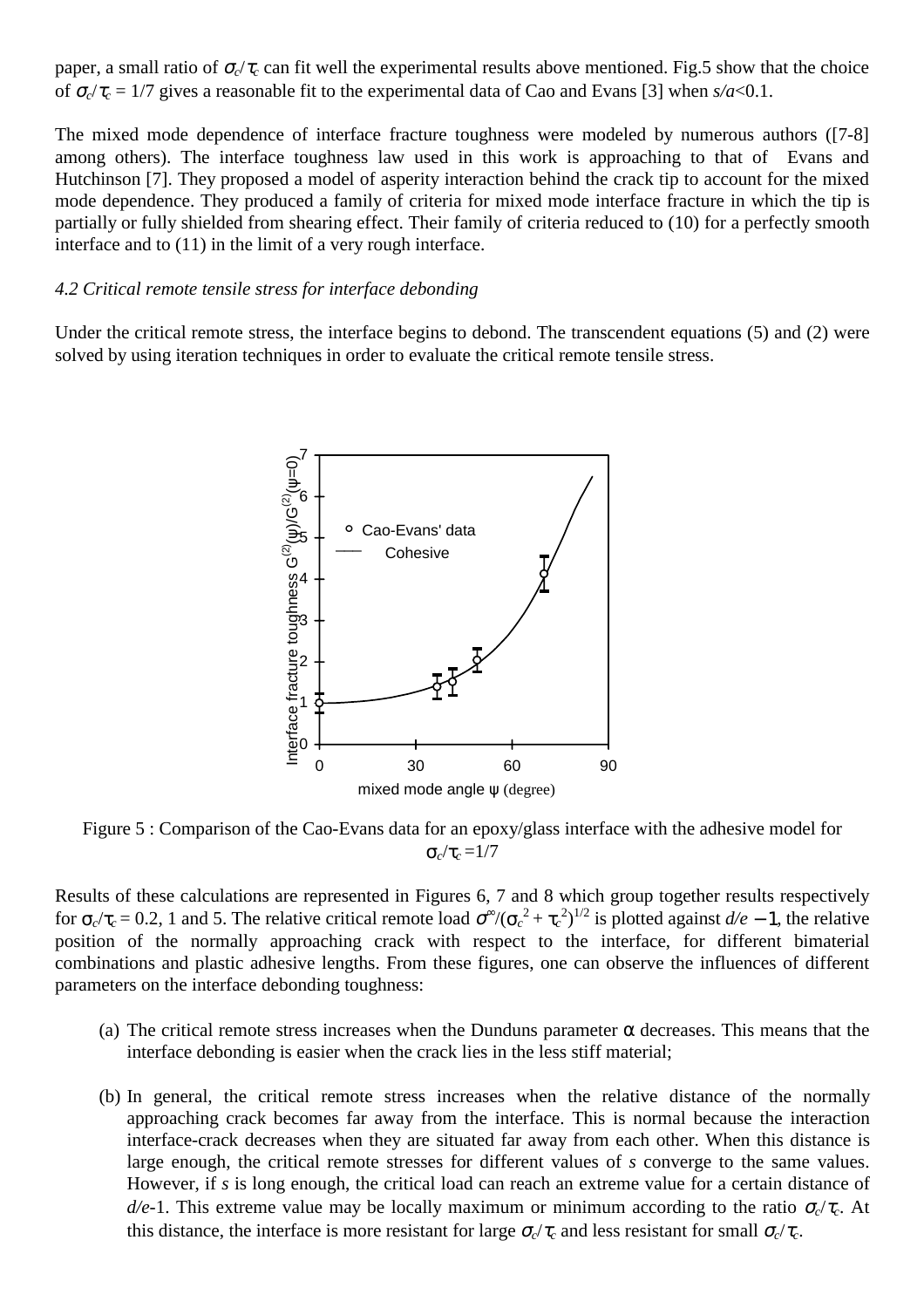(c) The influence of  $\sigma_c/\tau_c$  on the interface toughness is more complicate. For large distances  $d/e$ , the critical loads increase with  $\sigma_c/\tau_c$ . However, this trend is not true when  $d/e \rightarrow 1$ . The role of the ratio  $\sigma_c/\tau_c$  in the interface debonding can be explained more clearly by considering the mixity at the interfacial crack tip. It is seen that the mixity angle  $\psi$  pass from positive values to negative values when the crack approaches to the interface. At a certain distance, ψ becomes zero, thus we have a pure mode I interfacial crack.. For a pure mode I interfacial crack, the interface toughness reaches a minimum value for small ratio  $\sigma_c/\tau_c$  and a maximum value for large ratio  $\sigma_c/\tau_c$ . This is exactly the trend shown in figures 6-8.



Figure 6: Critical remote tensile stress for interface debonding,  $\sigma_c/\tau_c = 0.2$ 



Figure 7: Critical remote tensile stress for interface debonding,  $\sigma_c/\tau_c = 1$